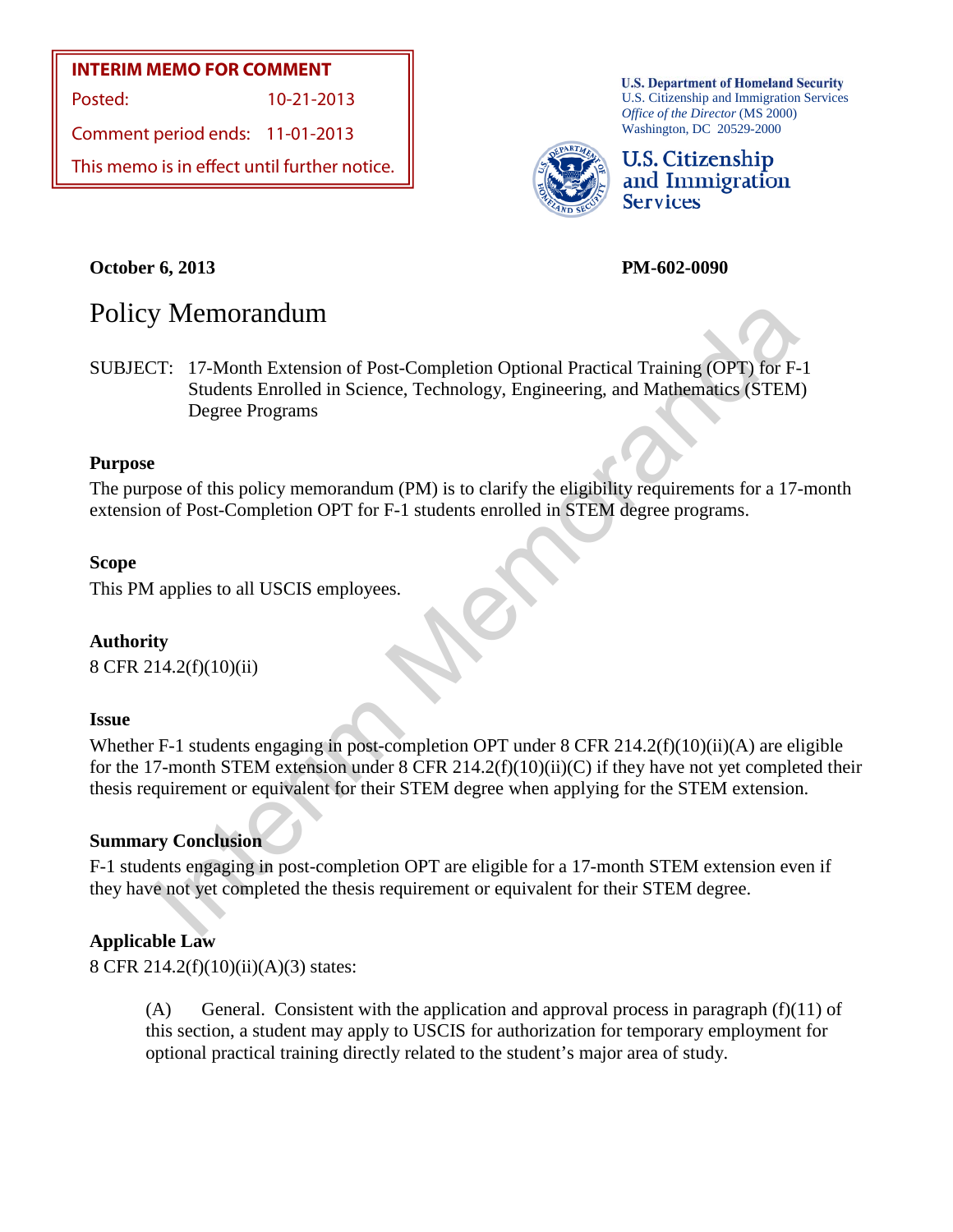PM-602-0090: 17-Month Extension of Post-Completion Optional Practical Training (OPT) for F-1 Students Enrolled in Science, Technology, Engineering, and Mathematics (STEM) Degree Programs Page 2

\* \* \*

(3) After completion of the course of study, or, for a student in a bachelor's, master's, or doctoral degree program, after completion of all course requirements for the degree **(excluding thesis or equivalent)**. Continued enrollment, for the school's administrative purposes, after all requirements for the degree have been met does not preclude eligibility for optional practical training. A student must complete all practical training within a 14-month period following the completion of study, except that a 17-month extension pursuant to paragraph  $(f)(10)(ii)(C)$  of this section does not need to be completed within such 14-month period. [emphasis added]

## 8 CFR 214.2(f)(10)(ii)(C)(1) and (2) state:

completion of study, except that a 17-month extension pursuant to paragraph (f)(10)(ii)(iis section does not need to be completed within such 14-month period. [emphasis add 14.2(f)(10)(ii)(C)(1) and (2) state:<br>
C) 17-mont (C) 17-month extension of post-completion OPT for students with a science, technology, engineering, or mathematics (STEM) degree. Consistent with paragraph  $(f)(11)(i)(C)$  of this section, a qualified student may apply for an extension of OPT while in a valid period of postcompletion OPT. The extension will be for an additional 17 months, for a maximum of 29 months of OPT, if all of the following requirements are met.

(1) The student has not previously received a 17-month OPT extension **after earning a STEM degree**. [emphasis added]

(2) The degree that was the basis for the student's current period of OPT is a bachelor's, master's, or doctoral degree in one of the degree programs on the current STEM Designated Degree Program List, published on the SEVP website at http://www.ice.gov/sevis.

#### **Policy Analysis**

To be eligible for post-completion OPT under 8 CFR 214.2(f)(10)(ii)(A), F-1 students must have completed their course of study, or, for students in a bachelor's, master's, or doctoral degree program, the students must have completed all course requirements for their degree, *excluding* any applicable thesis requirement or equivalent. *See* 8 CFR 214.2(f)(10)(ii)(A)(3).

Pursuant to a narrow reading of 8 CFR 214.2(f)(10)(ii)(C)(1) and (2), one might conclude that  $F-1$ students who have been granted post-completion OPT under 8 CFR 214.2(f)(10)(ii)(A) must have completed all course requirements for their STEM degree, *including* any applicable thesis requirement or equivalent, in order to be eligible for the 17-month STEM extension (i.e., only after "*earning* a STEM degree").

However, 8 CFR 214.2(f)(10)(ii)(C)(1) and (2) cannot be read in isolation; they must be read in conjunction with 8 CFR 214.2(f)(10)(ii)(A)(3), which states expressly that students need not necessarily have completed their thesis requirement or equivalent in order to be eligible for postcompletion OPT. Because the 17-month STEM extension is merely an extension of a previously granted period of post-completion OPT, it is therefore logical to conclude that students who are applying for the STEM extension need not necessarily have completed their STEM degree thesis requirement or equivalent in order to be eligible for the extension. Such a reading is made even more